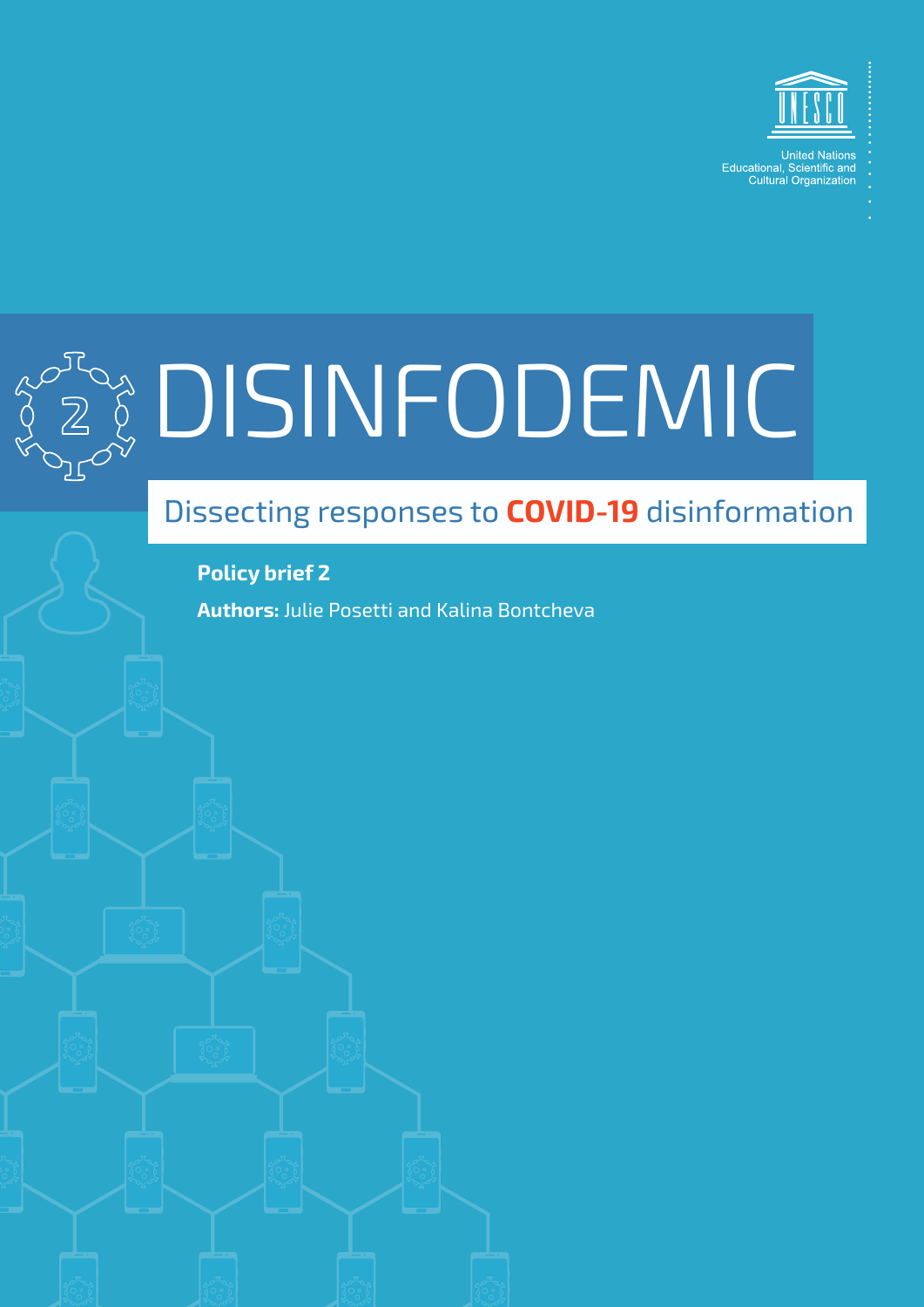This policy brief assesses the emerging responses to the prolific spread of disinformation associated with the COVID-19 pandemic in the context of freedom of expression challenges. It is the companion brief to [Disinfodemic: Deciphering COVID-19 disinformation](https://en.unesco.org/covid19/disinfodemic) which described the themes, formats and types of responses to what the World Health Organisation (WHO) has called a ["massive infodemic".](https://www.who.int/docs/default-source/coronaviruse/situation-reports/20200202-sitrep-13-ncov-v3.pdf)

The term adopted in this research to describe the falsehoods fuelling the pandemic and its impacts is **disinfodemic** - because of the huge 'viral load' of potentially deadly disinformation that is described by the UN Secretary General [as a poison,](https://www.un.org/en/un-coronavirus-communications-team/time-science-and-solidarity) and humanity's [other "enemy"](https://apnews.com/e829eddc01457c700d5541f2dc2beebc) in this crisis.

In publishing this policy brief, UNESCO seeks to cast light on the challenges and opportunities associated with the urgent need to 'flatten the curve' of the disinfodemic, and to offer possible options for action.

# **The background**

The companion [policy brief in this series](https://en.unesco.org/covid19/disinfodemic
) $\bigcap$  offers two typologies for understanding the disinfodemic:

- Firstly, it identifies **nine key themes** and **four main format types**  associated with disinformation about COVID-19 and its impacts. The themes range from false information about the origins, spread, infection and mortality rates, through to symptoms and treatments, and include content designed to defraud, along with political attacks on journalists and misrepresentation of credible independent journalism as "fake news". The formats used to disseminate pandemic-related disinformation include: highly emotive narrative constructs and memes; fabricated, fraudulently altered, or decontextualized images and videos; bogus websites, data sets and sources; and disinformation infiltrators and orchestrated campaigns.
- The second typology outlines **10 types of responses** to the disinfodemic, which are grouped under four umbrella categories:
	- » Monitoring, fact-checking, and investigative responses aimed at identifying, debunking, and exposing COVID-19 disinformation
	- » Governance-based responses, which include law and policy, and state-based counter-disinfodemic responses
	- » Curation, technological, and economic responses, which pertain to the policies and practices of institutions mediating content
	- » Normative and ethical; educational; empowerment and credibility labelling responses - all of which are aimed at the audiences targeted by disinformation agents, with citizens and journalists being a particular focus.

It is this second typology which is analysed in more detail in this policy brief. The assessment gives rise to a list of action options that can be considered by intergovernmental organisations, internet communications companies, governments, civil society organisations, academics, and the news media.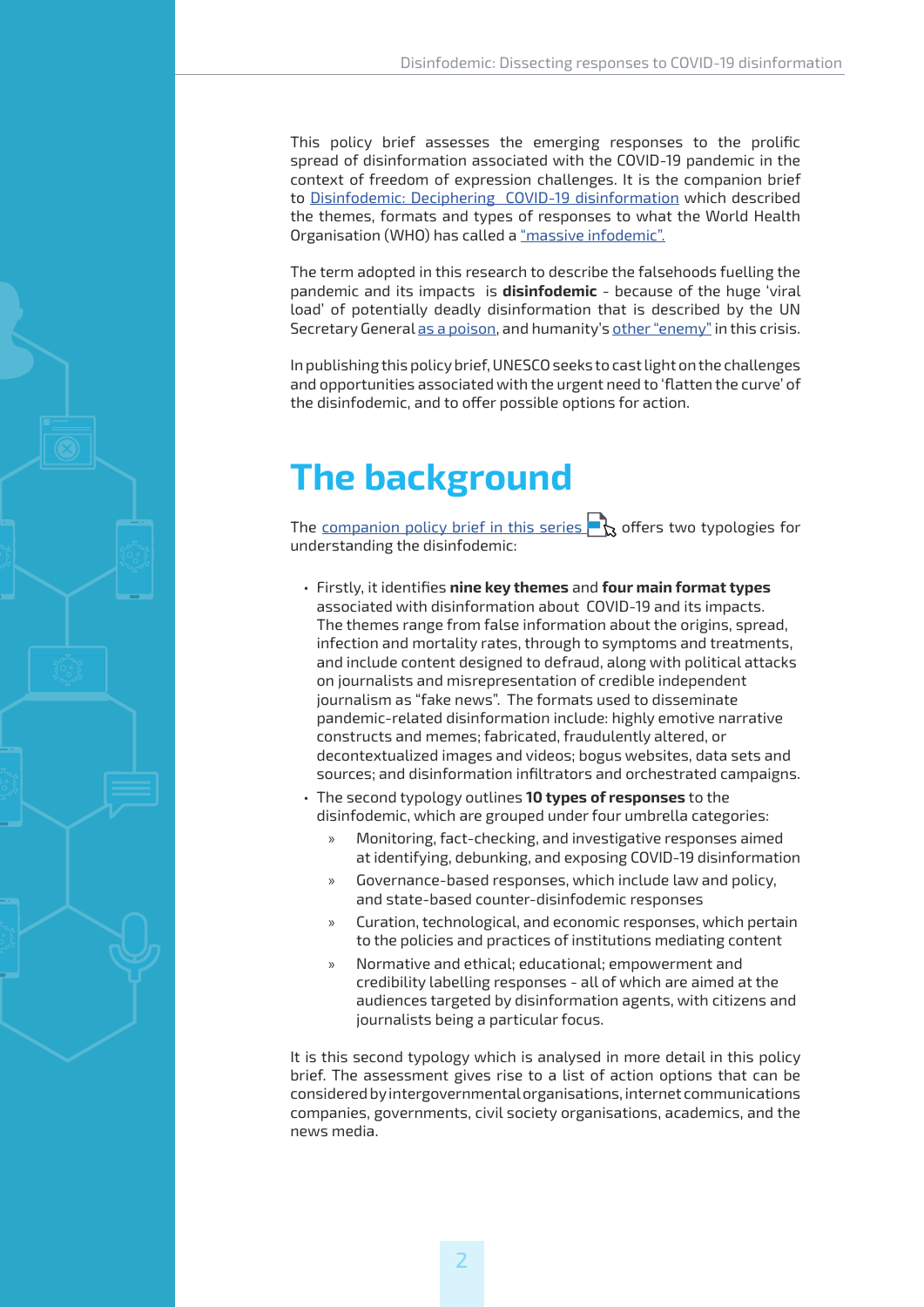# **The human rights context**

It is every person's right to seek, receive and impart information. UNESCO and its partners work to protect and strengthen this right and build 'Knowledge Societies' in a range of ways, including:

- Countering the contamination of disinformation,
- Supporting independent, quality journalism,
- Empowering global citizens with Media and Information Literacy, and
- Assisting Member States in meeting international standards on freedom of expression.

All four lines of action are essential for the right to health, which is one of the economic, social

and cultural rights recognised by the international community. They are all essential if humanity is to achieve the UN Sustainable Development Goal (SDG) 16.10 on "public access to information and fundamental freedoms". This SDG target helps power other SDGs, especially SDG 3 on "good health and wellbeing" that is so critical in these times.

In publishing this second policy brief on the topic of the disinfodemic, UNESCO aims to [#ShareKnowledge](https://en.unesco.org/covid19/disinfodemic) that can help governments, companies, communities and individuals:

- Understand the big picture of disinformation and have insight into the types of responses being rolled out,
- Address the challenges/opportunities in these responses, and
- Consider options for action that arise from this assessment.

# **The big picture**

In this policy brief, the 10 types of responses to COVID-19 disinformation (as identified in the [companion brief](https://en.unesco.org/covid19/disinfodemic)) are scrutinised in greater depth. This analysis is based on research conducted by the authors for a forthcoming ITU-UNESCO Broadband Commission report, for which a hierarchical typology of disinformation responses is being developed. In both cases, the responses are categorised according to their aims, rather than in terms of the actors behind these responses (e.g. social platforms, governments, news media, citizens).

Additionally, an evaluation of each response category is provided in terms of its assumptions and general strengths and weaknesses. The discussion examines the relevance of each response to freedom of expression, which is both a fundamental right and key weapon in the struggle against the disinfodemic.

The circuit of disinformation can be assessed in terms of its production, transmission and reception/ consumption. In a fourth dimension, there is the reproduction of the content through ever-onward sharing and amplification beyond the initial cycle.

Responses aim to address these four 'moments' – cutting the supply and generation of false content; limiting its transmission; inoculating receivers against effects; and preventing onward circulation.

For example, labelling responses are aimed at the reception and consumption of disinformation. Like Media and Information Literacy, they may also be effective at the 'reproduction' stage where false content is shared onwards. In comparison, 'deplatforming' disinformation actors for their behaviour is a self-regulatory response by internet companies relevant to filtering at the transmission moment. Increasing the supply of anti-

disinformation content (counter-messaging) is an intervention at the starting point, as are measures to support the production of independent journalism.

In the analysis contained wit[hin b](https://en.unesco.org/covid19/disinfodemic)oth this policy brief, and its [companion brief](https://en.unesco.org/covid19/disinfodemic)  $\mathbb{R}$ , the responses are assessed in terms of modalities that have implications for all four 'moments' in the circuit of disinformation. This approach therefore does not classify responses by the type of actors driving the intervention (eg. governments, educators), nor by the actors who are being targeted by the responses (eg. scammers on the one hand, potential consumers on the other). Instead, by focussing on the modalities of response, it recognises that these have cross-cutting relevance to the different groups.

In addition, most of the modalities are directly relevant to all of the four 'moments' in the circuit of disinformation – production, transmission, reception/consumption, and reproduction. They also encompass various possibilities in relation to the driving forces of disinformation. An example is where a person might be motivated to disseminate disinformation about a fake cure, to try to be helpful by sharing seemingly useful information.

Responses can seek to address this non-punitively within reproduction, such as by exposing the person to Media and Information Literacy. But, where the motive is monetary gain by peddling unproven medications, then the methods of targeting the 'ecosystem' - such as with legal and regulatory responses - are relevant. Looking at the modalities of responses helps to contextualise the different actors and targets, their motivations, and the different 'moments' in the circuit of disinformation where interventions are intended to impact.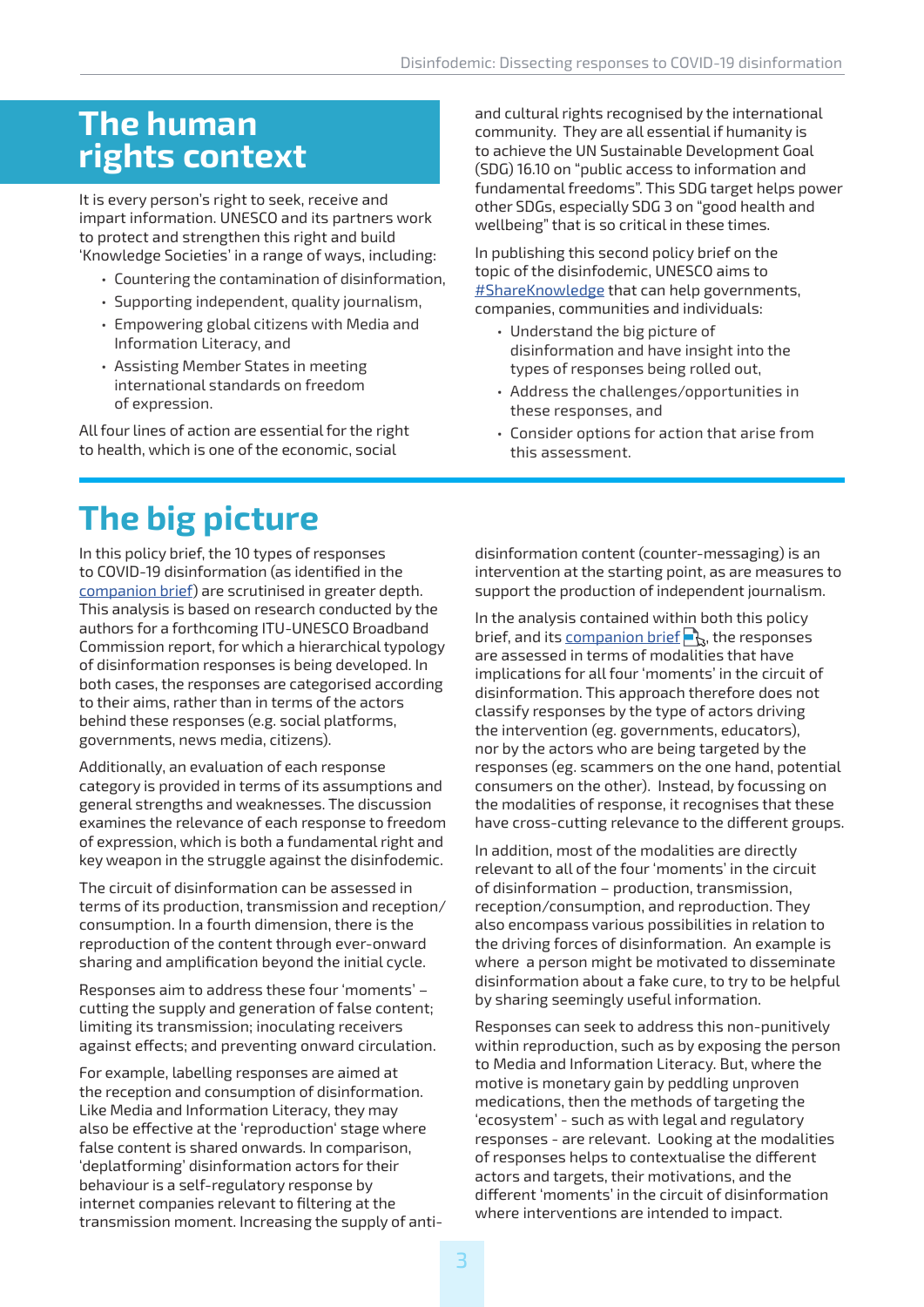The analysis below covers the following modalities:

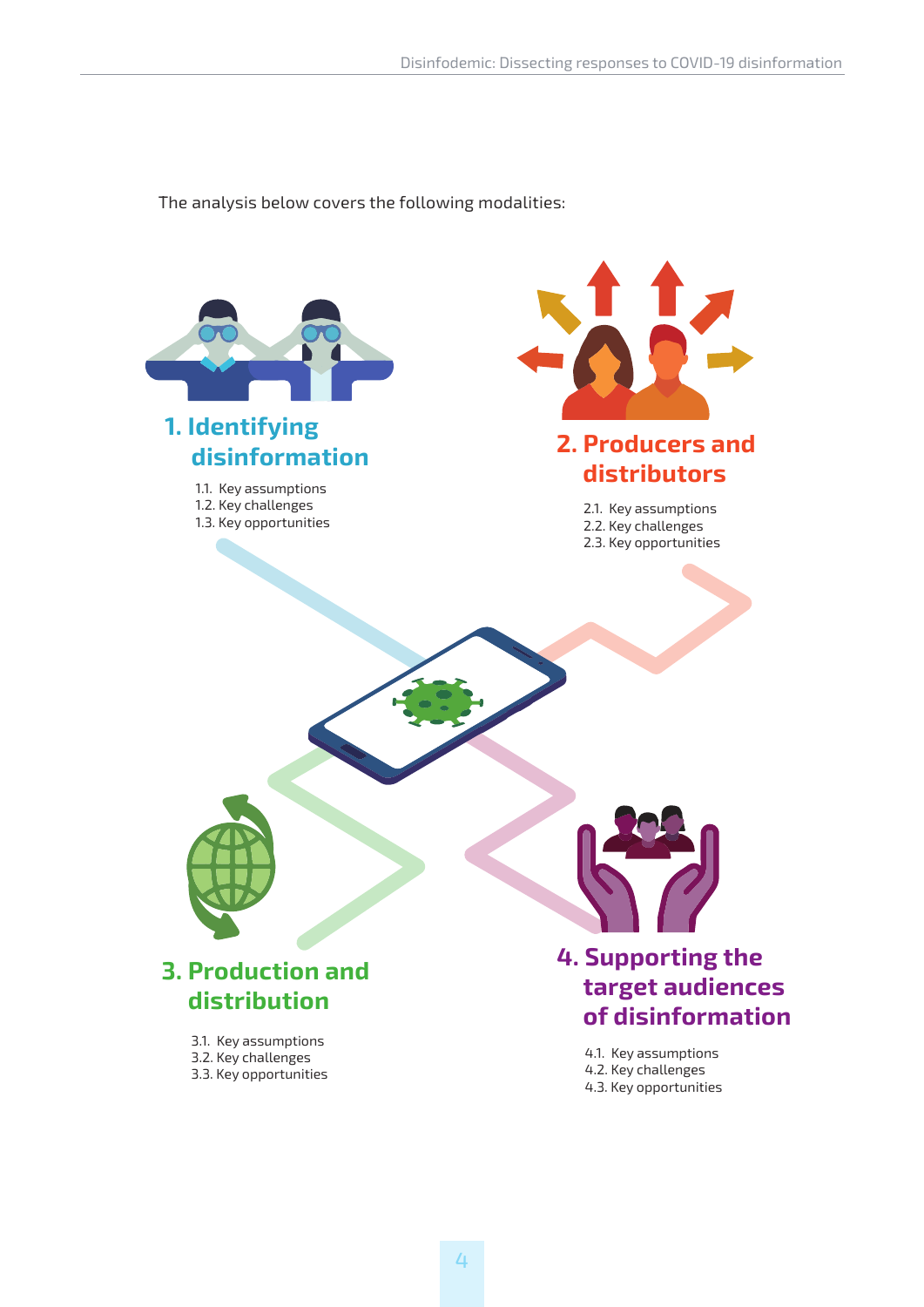

## 1 Responses that focus on **identifying COVID-19 disinformation**

This category of responses is concerned with monitoring fast-spreading information, checking its correctness, identifying who published it and why. These are all key to detecting manifestations of the disinfodemic, which is essential for any additional responses – be these legal, technical, ethical, educational or other kinds of interventions.

#### **1.2 Key challenges**

The volume and range of COVID-19 disinformation types make it difficult for fact-checking groups, journalists, and others fulfilling investigative functions, to monitor, report and draw public attention to all instances and all dimensions. This is further complicated by the magnitude of the task of deep investigation, as well as of assessment of the intended and unintended effects of identification, and other types of responses.

However, producing such analysis is vital in order to develop or modify responses.

The challenge for fact-checkers is to operate effectively in all countries and languages, at scale and with impact. This is necessary to enable societies to access the information needed to ensure that the various responses are both effective against the disinfodemic, and consistent with international standards for freedom of expression and other human rights like privacy.

Journalists, as key investigators of disinformation, are under particular stress as a result of COVID-19. This is because of the size and complexity of the reporting task, new and growing revenue shortfalls that threaten newsroom payrolls and capacity to fund investigations, as well as the safety risks linked to coverage. The mission-critical challenge is that if the news industry is unsustainable, a major force for identifying and exposing disinformation will be lost, leaving the field more open for the disinfodemic to spread.

#### **1.1 Key Assumptions**

Identification responses provide much-needed insights into the disinfodemic, which are the evidencebase upon which other types of disinformation responses depend. Fact-checks, for instance, are [used by internet companies](https://www.disinfo.eu/resources/covid-19/platforms-responses-to-covid-19-mis-and-disinformation) to identify and act on the visibility of COVID-19 disinformation, as well as by governments and international organisations which can then decide what, when, and whether they need to launch policy or practical initiatives like targeted counter-disinformation campaigns.



It is recognised that fact checks tend to [attract](https://academic.oup.com/joc/article-abstract/67/2/233/4082394?redirectedFrom=PDF)  [fewer user shares](https://academic.oup.com/joc/article-abstract/67/2/233/4082394?redirectedFrom=PDF) on social media than the viral disinformation they are debunking. There is also some concern that drawing attention to falsehoods can help amplify them. Nevertheless, the operating assumption is that the work of verification and debunking remains essential as a mean for surfacing truth, and for [holding](https://fullfact.org/blog/2020/mar/long-game-impact-fact-checkers/)  [individuals, public figures, institutions and the news](https://fullfact.org/blog/2020/mar/long-game-impact-fact-checkers/)  [media accountable](https://fullfact.org/blog/2020/mar/long-game-impact-fact-checkers/) for inaccurate claims.

#### **1.3 Key opportunities**

The current crisis is an opportunity for independent monitoring and identification responses to reaffirm the value of facts and science. It is also a chance to encourage public reflection on what content is treated as credible, and what people decide to share. Identifying COVID-19 disinformation and investigating the responses over time, will also enable continuous [assessment of the internet communications](https://www.disinfo.eu/resources/covid-19/platforms-responses-to-covid-19-mis-and-disinformation)  [companies' efficacy](https://www.disinfo.eu/resources/covid-19/platforms-responses-to-covid-19-mis-and-disinformation) in reducing the escalation of the disinfodemic. Identification responses are key for monitoring the impacts on women, children, the elderly, minorities, migrants and other vulnerable citizens and communities.

The disinfodemic is also an opportunity to improve the resourcing of identification responses. While [WhatsApp](https://www.poynter.org/fact-checking/2020/ifcn-receives-1-million-from-whatsapp-to-support-fact-checkers-on-the-coronavirus-battlefront/), [Facebook,](https://thehill.com/policy/technology/488065-facebook-donating-1-million-to-local-newsrooms-covering-coronavirus-and) [Google](https://www.voanews.com/science-health/coronavirus-outbreak/google-boosts-support-checking-coronavirus-facts), and [Twitter](https://blog.twitter.com/en_us/topics/company/2020/giving-back-covid-19.html) have pledged some funding to fact-checking organisations and local journalism, ongoing support throughout and beyond the entire pandemic is needed.

Although the economic underpinning of journalism needs addressing (see below), at the level of knowledge and skills, journalists are continuously upgrading their digital investigative skills to aid discovery and exposure of disinformation content, along with the networks that produce and distribute it. Some journalists are also digging into issues around the different responses to the disinfodemic, and [promoting policy debate about](https://foreignpolicy.com/2020/04/13/governments-coronavirus-pandemic-civil-liberties/)  [these. T](https://foreignpolicy.com/2020/04/13/governments-coronavirus-pandemic-civil-liberties/)hrough all this, the crisis is an opportunity for journalists to strengthen their craft and credibility, and increase the visibility of their indispensable contribution to society in times of emergency.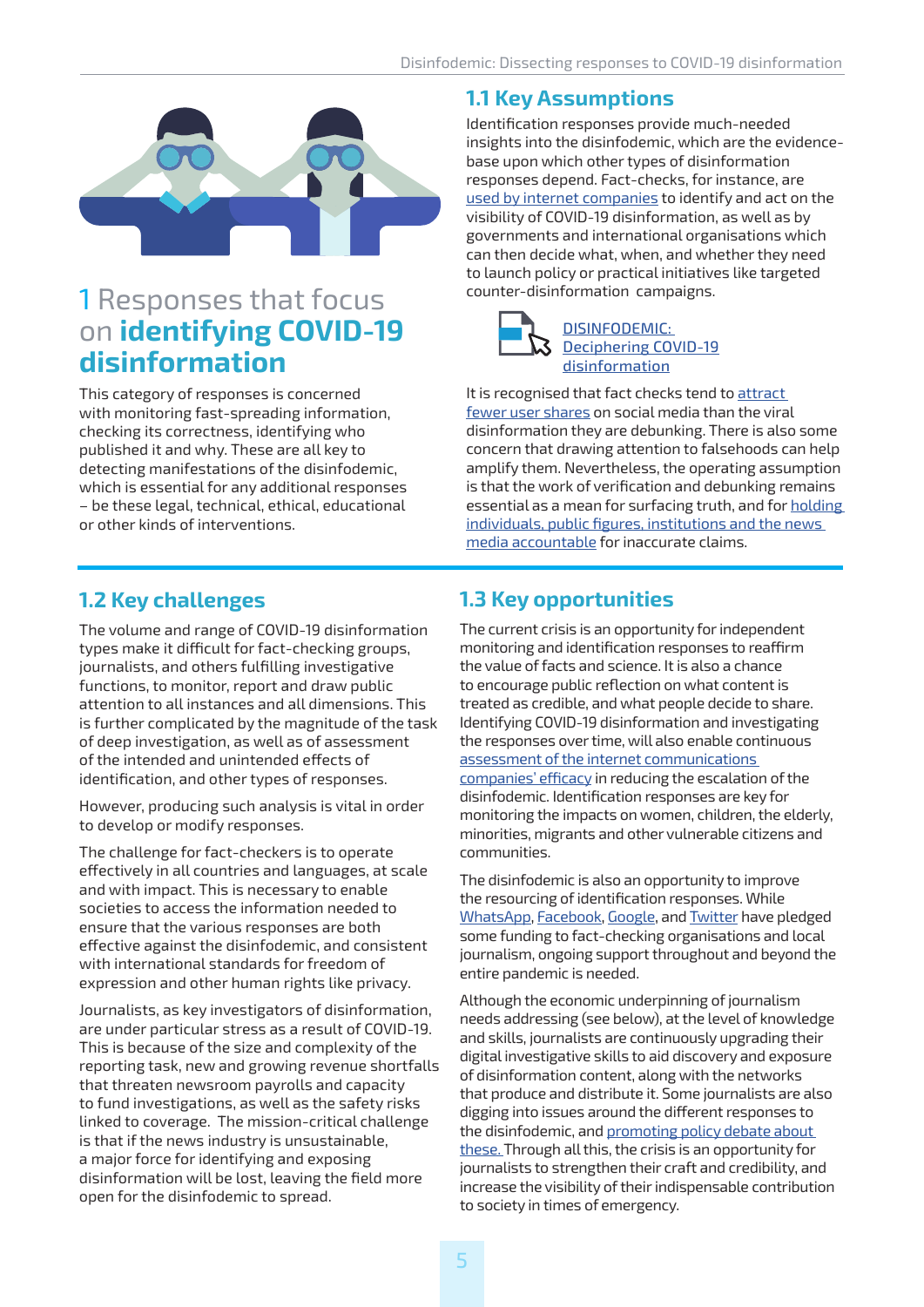

## 2 Responses governing the **production and distribution of COVID-19 disinformation**

This modality refers to responses that cover the use of political power to shape the wider information and content ecosystem in relation to the disinfodemic. These efforts are generally aimed at the production and transmission of disinformation (although some touch on consumption as well). The interventions range from steps that criminalise COVID-19 disinformation at one end of the spectrum, through to increasing the supply of corrections to health-related falsehoods at the other, and less commonly, support for independent media.

#### **2.1 Key assumptions**

This category of responses intervenes in the information-disinformation ecology by constraining or rewarding the behaviours of the people and institutions involved in producing, circulating and consuming content. At the same time, attention is also sometimes given to producing official content on the expectation that this will be authoritative. Together, these responses aim to directly affect the type of content mix available to the public regarding the proportions and prominence of information versus disinformation.

The underlying hope is that changing the communications environment in a centralised way can mitigate the circuit of disinformation, or at least lessen its impact, thereby allowing the society to tackle COVID-19 in scientifically grounded ways. The alignment of the approach to freedom of expression and sustainable development goals depends on the extent to which those who are driving governance responses are motivated by public interest, and that their steps will be relatively apolitical in terms of options and cost-benefits, while also respecting human rights.

#### **2.2 Key challenges**

There is a grave risk that restrictive responses to curtail COVID-19 disinformation could also hurt the role of free and quality journalism in its ability to counter the self-same disinfodemic. Such responses can include measures that [intentionally or](https://www.cjr.org/analysis/coronavirus-press-freedom-crackdown.php?utm_source=Daily+Lab+email+list&utm_campaign=c64ffaee17-dailylabemail3&utm_medium=email&utm_term=0_d68264fd5e-c64ffaee17-396039981)  [unintentionally criminalise critical journalism,](https://www.cjr.org/analysis/coronavirus-press-freedom-crackdown.php?utm_source=Daily+Lab+email+list&utm_campaign=c64ffaee17-dailylabemail3&utm_medium=email&utm_term=0_d68264fd5e-c64ffaee17-396039981) such as so called 'fake news' laws. These responses may often violate international standards that require proportionality and necessity assessments to be applied when limiting freedom of expression.

In this regard, while presented as 'cures', some of these legal and policy steps might actually harm [legitimate reportage,](https://ijnet.org/en/story/key-quotes-media-freedom-threats-and-covid-19-un-special-rapporteur-david-kaye-and-cpj%E2%80%99s) speech and policy debate - which are key to surfacing truth and ensuring that it trumps lies. Heavy handed responses to disinformation that restrict freedom of expression rights, such as 'fake news' laws, could actually hobble the work of journalists and others engaged in vital research, investigation and storytelling about the pandemic, and the disinfodemic that helps fuel it. This work includes verification and debunking efforts that are essential for well-informed policy development, along with the implementation and review processes needed to tackle COVID-19.

There is also the associated risk that laws and regulations that are rushed through to try to address the disinfodemic could undermine the wider use of the internet by obstructing people's communications more broadly.

Additionally, there can be collateral damage from restrictions that are not even aimed at issues of information and disinformation. Thus, necessary lockdowns designed to protect public health have a range of unintended consequences, including delivering potentially knock-out blows to a growing number of independent news organisations around the world. The news media is also fighting to survive automated blocks for advertising alongside content using the term coronavirus. Already fragile, the traditional media business models dependent on advertising have now [collapsed in some cases,](https://www.niemanlab.org/2020/03/newsonomics-tomorrows-life-or-death-decisions-for-newspapers-are-suddenly-todays-thanks-to-coronavirus/) causing a number of news publishers to cease operating. This further reduces access to reliable public interest information and increases people's vulnerability and exposure to the disinfodemic. The current moment has been described as a ["media](https://www.buzzfeednews.com/article/craigsilverman/coronavirus-news-industry-layoffs)  [extinction event".](https://www.buzzfeednews.com/article/craigsilverman/coronavirus-news-industry-layoffs) If left unmitigated, this challenge could kill off media enterprises with both shortand long-term consequences for societies.

An additional challenge is that restrictive and punitive responses to the disinfodemic can overshadow the potential of using political power and policy to regulate through incentives and empowerment measures, so that various actors, including the news media, are able to strengthen their role against disinformation.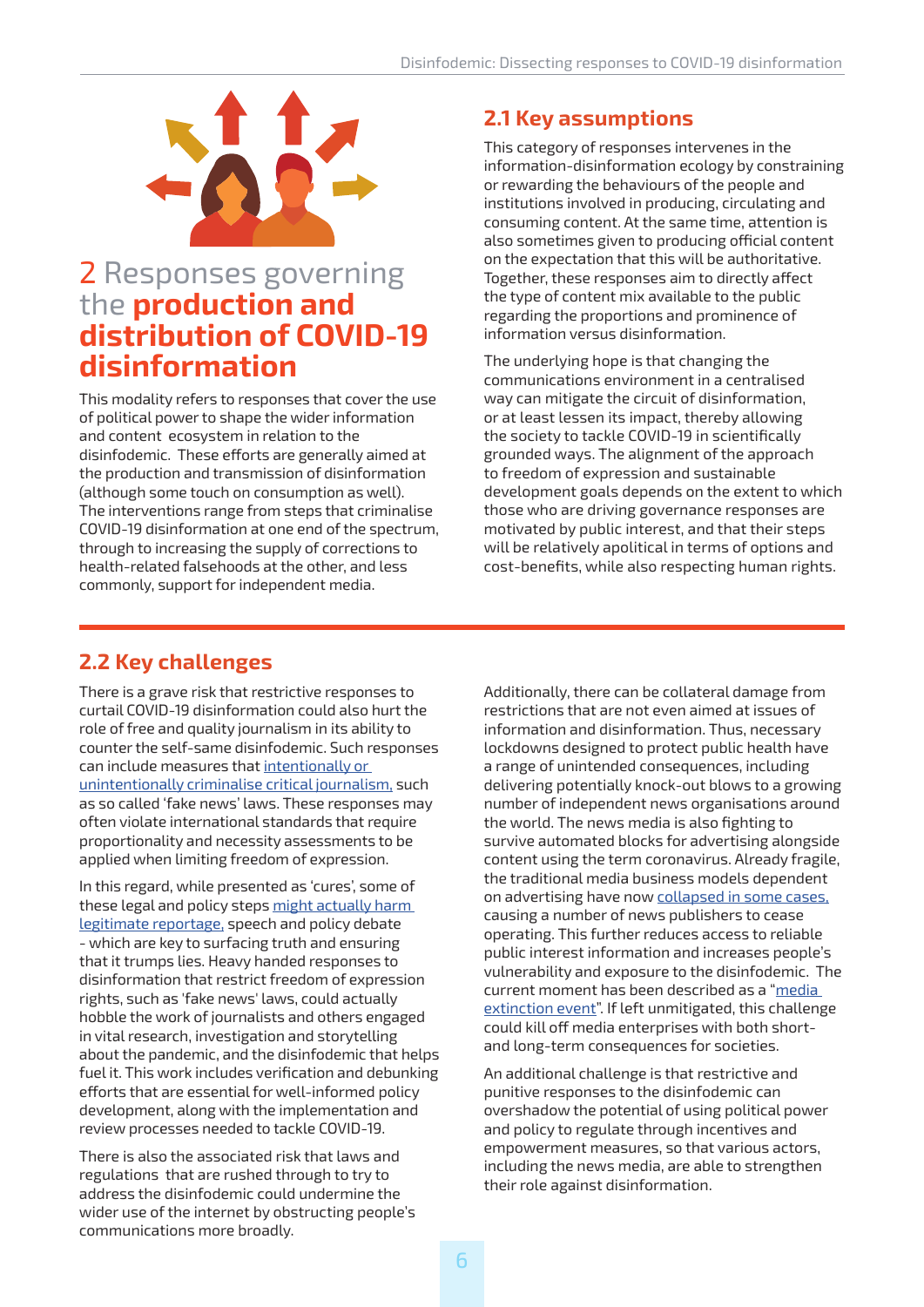#### **2.3 Key opportunities**

Policy and other responses in this category can play a key role in supporting the supply side of information, as an antidote to disinformation.

There is an opportunity, as some governments, companies and the ITU-UNESCO Broadband Commission are doing, to promote affordable broadband connectivity. There is also an opportunity to lift or suspend internet shut-downs where these exist, remove arbitrary restrictions on expression, and promote Media and Information Literacy (MIL) initiatives.

A particular opportunity also exists in recognising that news media institutions help to combat the disinfodemic and enable public transparency regarding state and corporate responses to the crisis. There is a window of vital impact through timeous investment in 'stimulus' and 'rescue packages' for independent journalism and news outlets. This support for independent journalism, including authentic public service media, is essential to ensure the sustainability of journalism as a public good, as the pandemic takes a further toll on media institutions. Before it is too late, policy actions are vital to ensure that journalism, as verifiable information published in the public realm (as distinct from private messaging), is to continue to be made available as an essential service in the public interest.

Authorities have an opportunity to advance progress in achieving Sustainable Development Goal 16.10 - "public access to information and fundamental freedoms" - by combating disinformation through the promotion of active transparency measures. This includes releasing open data sources (e.g. on infection rates, mortality rates, recovery rates, equipment shortages etc - with due respect for [individual privacy issues](https://www.theguardian.com/australia-news/2020/apr/14/australian-government-plans-to-bring-in-mobile-phone-app-to-track-people-with-coronavirus)), and being

transparent about public spending related to the pandemic and its impacts. Such data can help factcheckers (including journalists) to verify information circulating about the many facets of the crisis. This transparency is also an important aspect of building public trust in official public health communications, and it can especially help to counter disinformation focused on statistics.

Internet communications companies (as with governments and donor organisations) have a role to play in using their private power to adopt policies to support the ecosystem of information by providing core funding for media (and for fact-checking efforts). These well-resourced corporate entities can also help make an impact through offering funding for independent journalism projects focused on investigating disinformation themes and networks connected to the COVID-19 disinfodemic. The internet companies could also extend programmes designed to compensate news publishers from revenues they make off their news content. Support such as [that](https://www.localmedia.org/announcing-a-total-of-1-million-in-grants-to-support-coronavirus-news-reporting/)  [offered by Facebook for two countries](https://www.localmedia.org/announcing-a-total-of-1-million-in-grants-to-support-coronavirus-news-reporting/) is a start. Funding from these companies (and others) offered without strings attached, to avoid interference and the appearance of public relations motivations, could help underwrite news organisations that are opening up paywalls in order to offer COVID-19 content free to the public.

The disinfodemic is also an opportunity for internet access companies to make a positive contribution by providing zero-rated connections to credible news sites. For their part, app stores could reduce the percentage they take for selling subscriptions to news services.



## 3.3 Responses within **the production and distribution of COVID-19 disinformation**

This modality of responses focuses on actions within the primary institutions in the communications sphere - such as news media, social media, social messaging and search services. Most of these responses relate to curation (i.e. editing, managing and moderating) of content, which impacts on the presence and prominence of information versus

disinformation. In some cases, those designing these responses aim to reduce economic incentives for people seeking to make money out of COVID-19 disinformation, impacting on production; in other cases the responses are focused on reducing transmission of such content.

#### **3.1 Key assumptions**

The responses in this category work on the basis that internet communications companies and media organisations have significant leeway to organise the information (and, in certain cases, disinformation) that is transmitted through their services. The responses depend on the extent to which the companies' business models are not intrinsically favourable to disinformation, and that their leaders are willing to spend money and take measures to [avoid capture](https://www.niemanlab.org/2019/10/what-if-scale-breaks-community-how-to-reboot-audience-engagement-amid-political-attacks-and-platform-capture/) by producers of COVID-19 disinformation.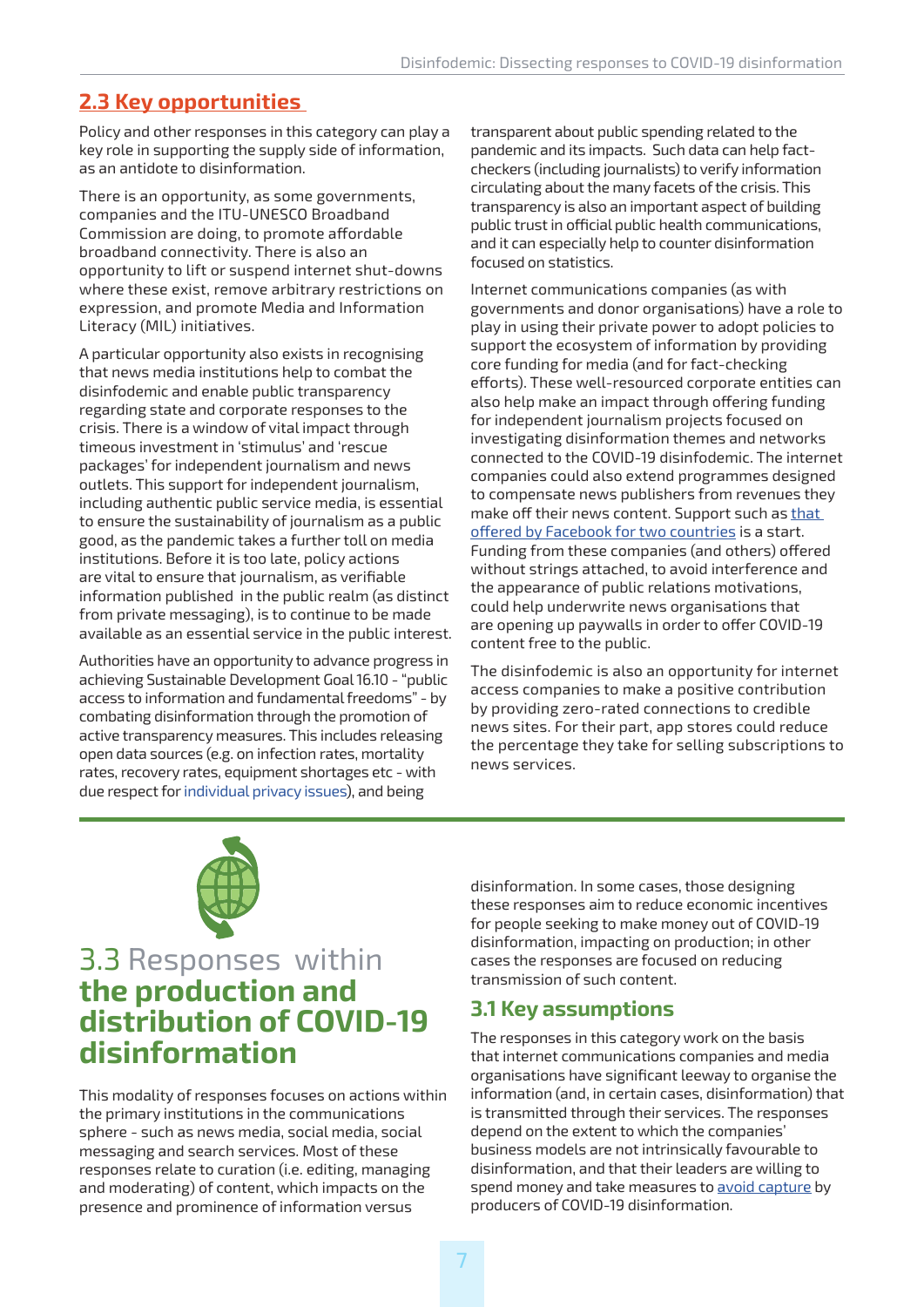The responses also rely on the will of these actors to use their economic power to discourage those abusing transmission possibilities for 'clickbait' to promote falsehoods about the crisis.

The desired success of these responses is conditional on high social-responsibility, ethical awareness and content competency among owners and employees of these companies, as well as among their users and audiences. Increasingly, these responses place trust in technology measures to accurately implement policies about content, but in practice automation remains a blunt instrument and it is also being rolled out during the crisis without sufficient provision for redress for content [wrongly removed](https://www.zdnet.com/article/was-your-facebook-post-on-the-coronavirus-deleted-this-is-why/) under these means.

A further assumption is that the owners of these companies are best placed to decide on their internal policy and practice in relation to the disinfodemic, which may be at the expense of their practice of multi-stakeholder consultation and their transparency about standards and implementation.

#### **3.2 Key challenges**

It is significant to address the disinfodemic dimensions that occur within internet communications and media companies. However, with most of these curatorial, technical and economic steps being largely in the hands of private actors, there are inconsistent and opaque decisions being made. One such example is the insufficient COVID-19 advertising transparency information provided by internet communications companies, thereby preventing independent scrutiny by journalists and researchers. It is

also unclear how they are monitoring the shift to greater automation, in terms of its effect on COVID-19 disinformation and information.

The patchwork of policies and approaches between different internet companies reflects pluralism and diversity, but it may also hinder an overall effective industry-wide response to COVID-19 disinformation. Additionally, it can conceal both immediate and enduring risks to the rights to freedom of expression and privacy by corporate and state actors, in regard to protection of personal privacy and the take-down of content.

As traditional gatekeeper institutions in the production and transmission of content, media institutions face particular challenges related to the disinfodemic. Media diversity is a valuable contribution to society, but [some news](https://www.cima.ned.org/publication/media-capture-in-the-service-of-power/)  [publishers](https://www.cima.ned.org/publication/media-capture-in-the-service-of-power/) are captured by forces that are unduly politicising the crisis in ways that approach the level of disinformation. Some journalists are also vulnerable to hoaxes, sensationalism, and the ethically problematic practice of wrongly interpreting a commitment to objectivity through a 'false-balance' approach, where they weigh untruthful sources equally against truthful ones. These phenomena can lead to COVID-19 disinformation being legitimised in the news. Such system failures work against the role of journalism as a remedy for disinformation. They reduce the media's potential to promote public debate about responses to the disinfodemic - as well as the need for promoting evidence-based debate on a society's wider policy approach to the pandemic and its impacts.

#### **3.3 Key opportunities**

This pandemic represents an appropriate and urgent time for internet communications companies to put transparency, accountability mechanisms, and multi-stakeholder engagement into high gear. In this way, they can demonstrate their goodwill beyond the bottom line, and their sincere interest in improving policies and practices to support quality information in the face of COVID-19 disinformation. This could involve curational policies to ensure upgrading credible news outlets and other recognised authoritative content providers, and downgrading or removing false content and the advertising linked to it.

The current crisis is also an opportunity for news publishers and journalists, who can strengthen their service to the public through reinforced editorial independence, along with adherence to the highest standards of ethics and professionalism, with strong self-regulatory mechanisms. In this way, journalism can demonstrate its accountability to standards,

distinguishing itself from the kind of problematic content and interaction prevalent in the expanding space of private and direct messaging (including messaging apps such as WhatsApp), where disinformation and its agents can thrive outside the public gaze and continue unchecked. News publishers can thus use the crisis to build trustworthiness as a source of facts and factbased opinion, and reinforce this by exposing organised actors within the disinfodemic.

Similarly, journalism organisations can highlight their important role in ensuring publicly accountable and transparent responses from all actors to both the disinfodemic and the wider COVID-19 crisis. The news media can further help to uphold the need for all COVID-19 interventions to [take account of international legal and normative](https://www.article19.org/wp-content/uploads/2020/03/Coronavirus-final.pdf)  [human rights frameworks,](https://www.article19.org/wp-content/uploads/2020/03/Coronavirus-final.pdf) and for any imposed restrictions to meet the conditions of international standards on the limitation of rights.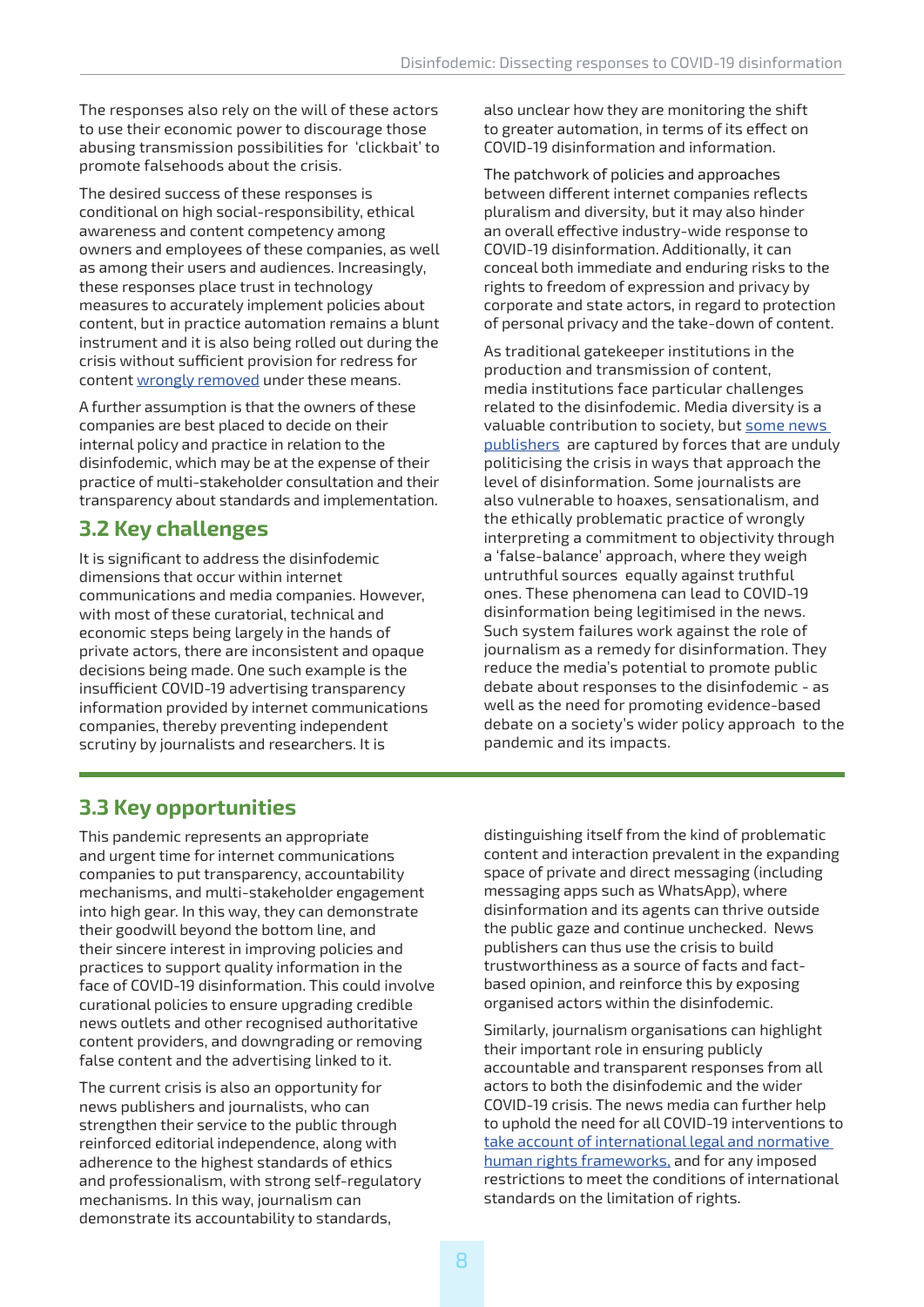

## 4 Responses aimed at **supporting the target audiences of COVID-19 disinformation campaigns**

This modality of responses gathers together the interventions that seek to directly address the targets and receivers of disinformation, including online communities, the news media, and their audiences. The category covers: (i) normative interventions like resolutions and statements; (ii) Media and Information Literacy development; and (iii) content credibility labelling initiatives. The responses aim to promote citizens' communications competence, which include critical thinking and digital verification skills. There are also journalism education and training initiatives which recognise that journalists are both key responders to COVID-19 disinformation, as well as targets of it.

#### **4.1 Key assumptions**

This set of responses is not about 'external' protection of the targets of disinformation, but rather about increasing efforts to prepare people to be active agents in building their own resistance to the disinfodemic.

It assumes that audience behaviours are influenced by norms, ethics, knowledge and skills, and that the interventions will strengthen these in relation to COVID-19 disinformation, and responses to it. The related expectation is that people are moral, rational and open to learning how to 'inoculate' themselves, and opposed to being duped as victims of the disinfodemic. Some evidence suggests, however, that many people choose to engage with erroneous information that reinforces their prejudices, in preference to engaging with accurate, credible content that may challenge them to shift their opinions.

This modality of response types also operates with the idea that audiences will respond to content-labelling as intended by the labellers i.e. by recognising its falsity and refraining from sharing it, although this is not always the case. There are also the complex assumptions that labelling content as credible can be a straightforward and non-controversial exercise, and that such 'quality' labelling can co-exist with critical Media and Information Literacy skills on the part of the content consumers.

The category also relies on the extent to which journalists are both [able and willing to adhere to codes of ethics,](https://ethicaljournalismnetwork.org/media-ethics-safety-and-mental-health-reporting-in-the-time-of-covid-19) and that they are interested in improving their coverage of [COVID-19](https://www.theguardian.com/media/2020/mar/22/the-coronavirus-story-is-unfathomably-large-we-must-get-the-reporting-right) in the face of disinformation challenges.

#### **4.2 Key challenges**

The magnitude of the COVID-19 crisis, and the urgency of responses to the disinfodemic, can lead to changes in what is accepted as normal, such as the suspension or weakening of human rights protections. Many responses to the disinfodemic could become entrenched as new norms - for better or worse. It is therefore a challenge to ensure that all interventions are anchored within the legal and normative frameworks of human rights, such as freedom of expression (including access to information) and privacy. This challenge has seen many actors trying to give voice to these issues. They seek to address the challenge of a downgrading of human rights standards by empowering the public (and its representatives in government) to realise that interventions against COVID-19 and related disinformation should, for example, be necessary, proportionate and of timelimited duration in terms of international standards. However, the impact of these cautions depends on persuading those with power to tack closely to these standards.

A further challenge is that educational reactions to the disinfodemic can risk being exclusively short-term in focus, and lose sight of possible links to long-term and institution-based empowerment programmes and policies to build Media and Information Literacy, including for children, in relation to disinformation in general.

#### **4.3 Key opportunities**

The main opportunity is not only to reaffirm and remind people about norms around access to information and freedom of expression, and provide education and signals to help them, but to deepen and reinforce such knowledge, skills and cues in a complex and rapidly changing environment.

Immediate normative, educational and credibility labelling steps in countering the disinfodemic can also be taken with an eye to promoting long-term normative and institutional impacts in terms of international standards for human rights. The same point applies to the role of Media and Information Literacy in terms of its potential significance in building norms and ethical approaches.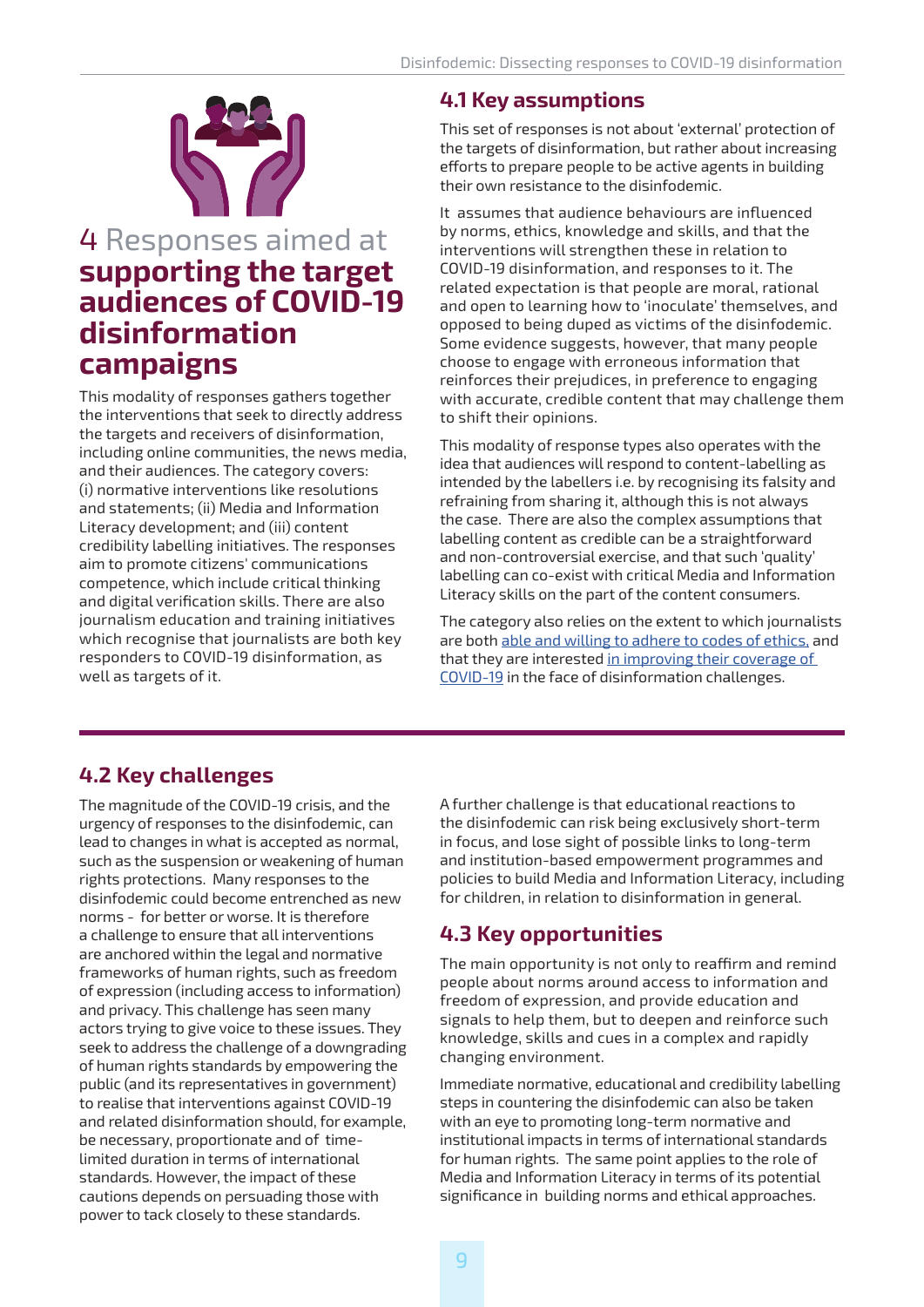Additionally, credibility labelling - i.e. attaching credibility labels to signal COVID-19 disinformation at one end of the spectrum, and designating certain media institutions as trusted sources at the other - can also benefit from being guided by international human rights standards. Such an approach could help deter censorship, uphold freedom of expression rights and avoid validating media that is of dubious performance in relation to promoting disinformation.

The crisis provides possibilities for the public to learn to approach content with scepticism, not cynicism, and to be empowered to make informed judgements about the disinfodemic and the responses to it.

# **Conclusion**

#### **Recapping the background**

The [companion policy brief](https://en.unesco.org/covid19/disinfodemic)  $\bigcap$  to this one describes **nine key themes** and **four main format types** associated with the disinfodemic. The themes identified include false information about the origins and spread of COVID-19, infection rates and treatments, along with content designed to defraud, and the dangerous misrepresentation of credible, independent journalism and journalists as "fake news" by certain political leaders. The formats adopted include fabricated or decontextualised images and videos; highly emotive narratives and memes (often sent viral within closed messaging apps); fake websites; and coordinated disinformation campaigns.

To make sense of the range of responses to this content, this second brief builds on the [companion brief](https://en.unesco.org/covid19/disinfodemic) which groups responses to the disinfodemic into **10 subcategories.** 

These responses in turn are grouped under **four umbrella categories** of modalities, as discussed above:

- Monitoring responses and investigative responses (which contribute to identifying COVID-19 disinformation, debunking it, and exposing it);
- Law and policy, and state-based counterdisinfodemic responses (which together represent governance of the ecosystem);
- Curation, technological and economic responses (that are relevant to the policies and practices of institutions mediating content);
- Normative and ethical; educational; empowerment and credibility labelling (these are responses aimed especially at the audiences targeted by disinformation).

This second policy brief has taken the discussion further, looking at the underlying assumptions, the challenges, and the opportunities of each of the **10 response types** that are covered under the four categories above. With this ground covered, and with the summary recapping the discussion, it is possible to set out an analysis at the level of common and intersecting issues.

#### **Cross-cutting assessment**

**Assumptions:** The responses assessed in this policy brief each rest on a foundation of underlying assumptions, some of which may be open to question and call out for checking. They may be absent in some cases, and in others they may serve to undermine the intended outcomes of the interventions.

All the modalities of responses presented here share one common feature: they seek to strengthen and increase the visibility of genuine public interest information (such as independent journalism and legitimate public health information), while quashing (or at least downgrading) COVID-19 disinformation. They therefore imply a 'theory of change'. Even though this is not usually elaborated, the strengths and weaknesses of the particular theory being relied upon are fundamental to the efficacy of the interventions.

It is further assumed, in most responses, that it is adequate to base the intervention implicitly or explicitly on repurposing pre-coronavirus strategies against disinformation associated with subjects like political campaigns, climate change, and vaccination. However, these may not be adequate for the scale, impacts, and conditions of the current crisis.

The proportions of disinformation (as the deliberate production and transmission of falsehoods), and misinformation (as the ignorant, even benevolently motivated, circulation of the same), can vary according to the topic. For example, elections are likely to have greater volumes of disinformation in relation to misinformation, while anti-vaccination issues may have the reverse. For the disinfodemic, the mix and the bottom line outcomes can be different across different countries and communities, and are still dynamic and relatively-unknown.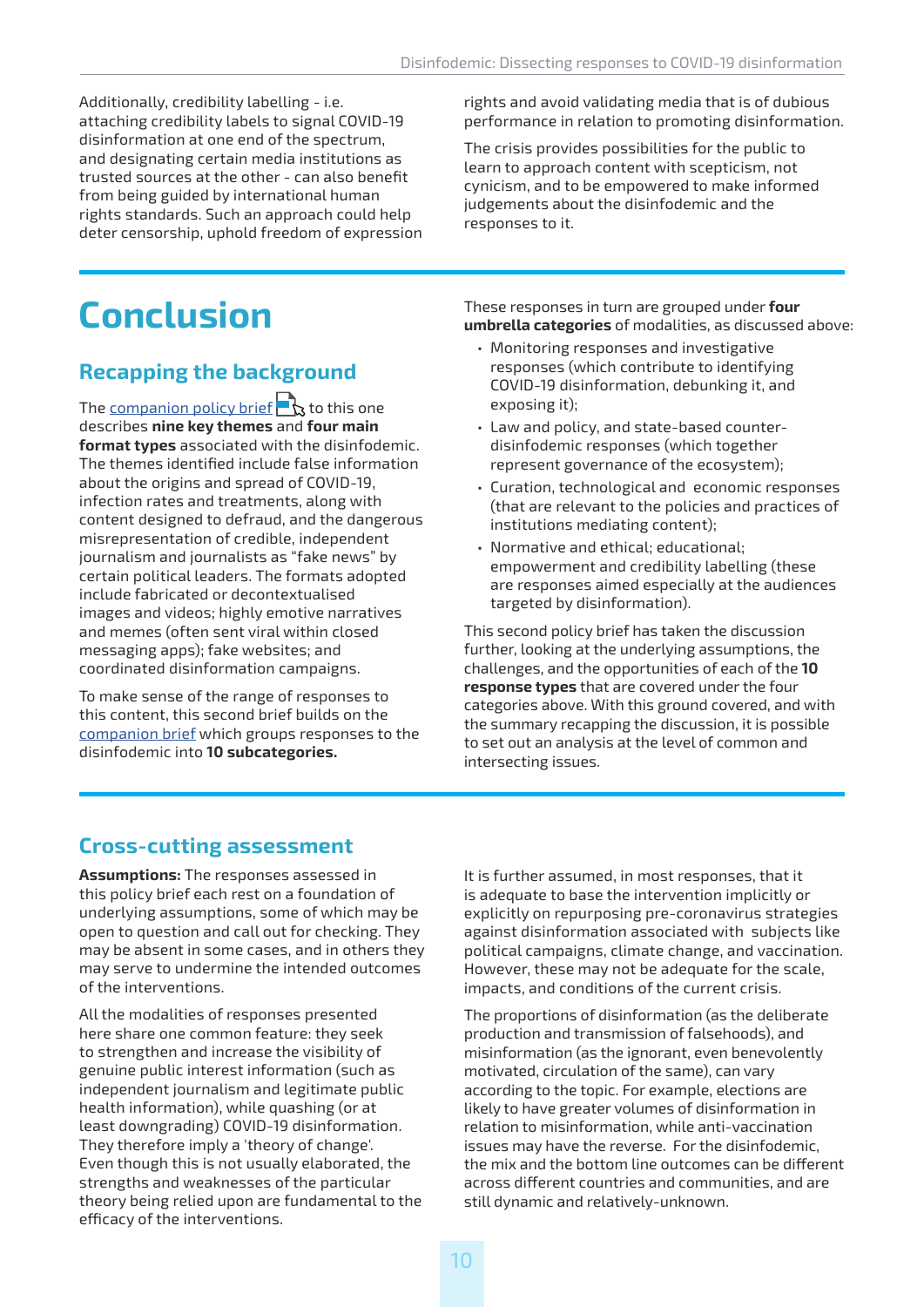An underpinning assumption in many initiatives of the disinfodemic responses, is that they in effect operate in terms of hunches about what is needed, and how an intervention is expected to work. This is because they operate in the absence of empirical evidence. Understandably, given the swift rollout of these responses, it is too early for their underlying assumptions to be tested in terms of factual impacts. However, few actors appear to have made provision for independent oversight or impact assessment going forward, including monitoring and evaluation for unintended effects such as any long-term undermining of the right to freedom of expression, including access to information and privacy.

**Accountability:** It is recognised that most responses are not only swiftly conceived, but are being rolled out under emergency conditions, in a race against the COVID-19 clock, in order to deal with an unprecedented global public health threat with massive social and economic ramifications - one which is made worse by the disinfodemic. However, a further issue is that accountability for some of the responses is not always obvious or transparent. It is also apparent that many responses are not cognisant of international standards in terms of limitations to freedom of expression rights, in particular with regard to necessity and proportionality. Such overreach infringes the legitimate right to freedom of expression, and especially media freedom which is a precondition for the supply of information that can help overcome the challenge of disinformation.

#### **Taking stock of challenges and opportunities**

- **• Time frames:** Some responses like new regulations - are geared towards immediate results, others such as user empowerment are more medium-term. Then, there are measures like developing critical Media and Information Literacy, which take longer to embed but which may have enduring consequences. Others - like support measures for journalistic coverage of the crisis - are more time-specific. It is worth noting that different problems and opportunities operate within different time-frames.
- **• Complementarities:** The 10 types of responses to the disinfodemic outlined in these policy briefs are in many ways complementary to each other. They can be recognised as a holistic package of interventions. For example, in many cases, journalists have exposed online disinformation that had remained undetected by the internet communication companies enabling its transmission. In the bigger picture of responses, actions by these companies need to receive attention. This is because the use of power and policy, and the attention to audiences, are the categories of responses that can fix the disinformation problem outside of actions taken by the industry.
- **• Contradictions:** There are cases where one type of response can work against another. An example would be an imbalance whereby there is over-emphasis on having top-down regulation, while at the same time neglecting the need for bottom-up empowerment.
- Another tension would be the act of catching journalists in nets set for disinformation agents through the criminalisation of the publication or distribution of false information in connection with COVID-19, precisely when journalism is needed to fight the disinfodemic. It can also be noted that counter-information needs to co-exist with, not compete with, nor be at the expense of, independent journalism. The different interventions therefore need to be aligned, rather than going in separate directions.
- **• Gender:** There is gender-blindness in many of the responses to COVID-19 disinformation, which risks missing the subtle differences in how false content often targets people, as well as missing differences in the way people respond to the content concerned. It is also important to note that established patterns of behaviour by disinformation agents include gendered attacks online (with threat modes ranging from abuse to digital security and [privacy breaches\)](https://en.unesco.org/sites/default/files/module_7.pdf). There is also the issue of women and girls' access to information, which is often restricted in certain contexts, and threatened by the presence of domestic violence. Then, there is the problem that the vast bulk of the authoritative faces and voices of the COVID-19 crisis are male, and there is a clear need for greater female inclusivity in responding to both the disinfodemic and the actual pandemic.
- **• Age demographics,** particularly regarding children and the elderly, in response to the disinfodemic are also under-considered in many of the responses.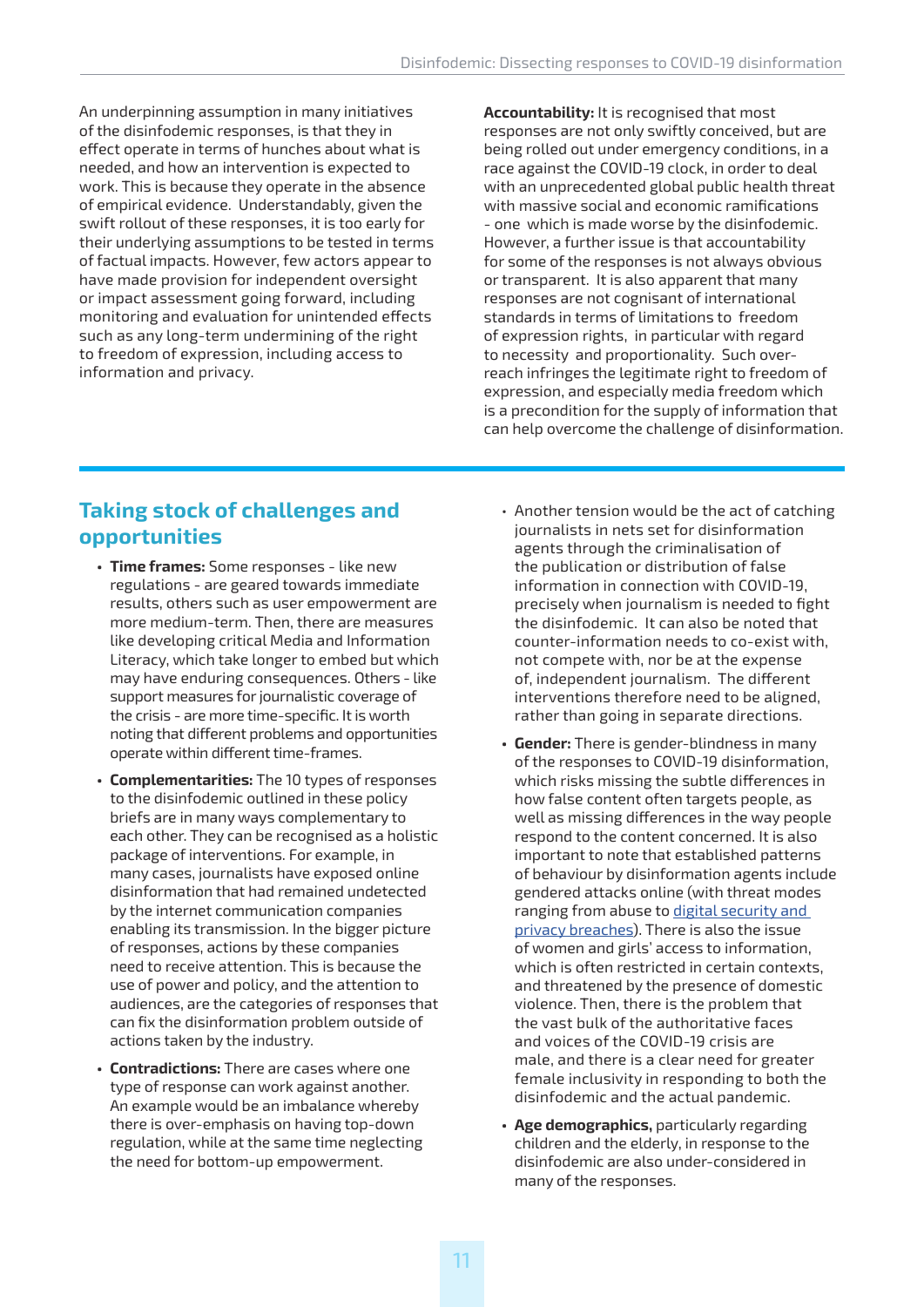#### **Overview assessment**

Disinformation thrives in the absence of verifiable, trustworthy information. Equally, it can also flourish amid high volumes of content when people may find it difficult to distinguish credible information from disinformation, between what is a verified fact and what is not. It exploits people's need for sense-making of complex developments, as well as their fears, hopes and identities. This is why a multi-faceted approach is needed - one that also goes beyond the realm of communication and contested content, to include practical steps like social solidarity, along with effective medical and material support for the vulnerable in times of great change and enormous risk.

A crisis as critical to all of humanity as COVID-19 calls out for concerted responses across a range of dimensions, with different actors working together in shared global interest. Any coherent strategy to fight the realm of the disinfodemic needs to recognise the value of having a holistic and analytical approach to both the problem, and the

range of practical and other responses leveraged. In this wider context, it is evident that freedom of expression, access to information and independent journalism - supported by open and affordable internet access - are not only fundamental human rights, but also essential parts of the arsenal against the disinfodemic.

It should be noted that the fight against COVID-19 disinformation is not a call to suppress the pluralism of information and opinion, nor to suppress vibrant policy debate. It is a fight for facts, because without evidence-based information for every person, a common victory against the COVID-19 pandemic will not be possible. Yet, if this quest is successful, many of the methods and strategies applied to combating the disinfodemic could be useful countermeasures in battles to defeat disinformation on other issues going ahead – like climate change, elections and other issues of vital public interest.

# **Options for action**

#### **UNESCO could:**

- Increase its technical assistance to Member States to develop regulatory frameworks and policies, in line with international freedom of expression and privacy standards, to address the disinfodemic.
- Invest in monitoring the disinfodemic, and measuring and assessing the impacts of interventions within human rights frameworks.
- Increase support to media institutions in developing countries, including through the International Programme for the Development of Communications (IPDC).
- Consider convening remote conferences, knowledge sharing, and Media and Information Literacy interventions focused on the disinfodemic.
- As part of its mandate on freedom of expression, [step up its work](https://en.unesco.org/fightfakenews) on the issue of disinformation in general, in partnership with other UN organisations and the range of actors engaged in this space.
- Increase its work in Media and Information Literacy and training of journalists as significant responses to the disinfodemic.
- Support gender sensitive responses to both the pandemic and the disinfodemic.

#### **Other international institutions could:**

- Encourage the strengthening of the range of diverse responses to the disinfodemic, in line with international human rights standards.
- Encourage donors to invest specifically in countermeasures to COVID-19 disinformation that strengthen Media and Information Literacy, freedom of expression, independent journalism and media development.

#### **Governments could:**

- Review and adapt their responses to the disinfodemic with a view to conformity with international human rights standards (notably freedom of expression, including access to information, and [privacy rights\)](https://unesdoc.unesco.org/ark:/48223/pf0000248054/PDF/248054eng.pdf.multi), and to making provision for monitoring and evaluation.
- Increase transparency and pro-active disclosure of official information and data especially on COVID-19 related issues, and monitor this performance in line with the right to information and SDG indicator 16.10.2 that assesses the adoption and implementation of constitutional, statutory and/or policy guarantees for public access to information.
- Promote affordable connectivity for all in line with UNESCO's concept of ['Internet](https://en.unesco.org/internet-universality-indicators/background)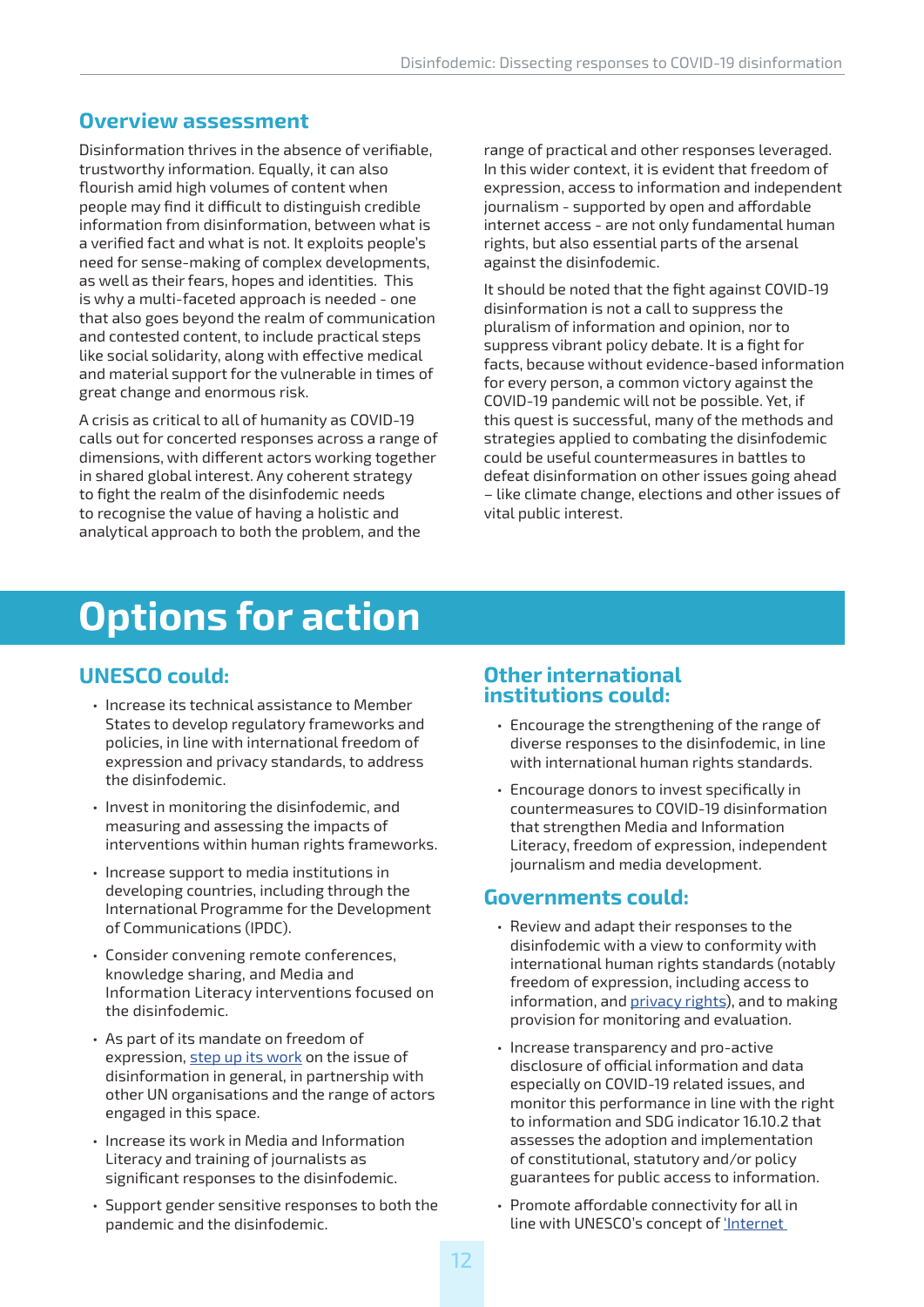[Universality'](https://en.unesco.org/internet-universality-indicators/background) and the four ROAM principles (Rights, Openness, Accessibility and Multistakeholder participation).

- Support investment in strengthening independent media, as well as public service media, as the economic impacts of the COVID-19 crisis threaten journalistic sustainability around the world.
- Earmark funding and support for Media and Information Literacy focused on combating the disinfodemic, especially through educational interventions targeting children, young people and older citizens.
- Ensure gender sensitivity in the leadership and public responses to both the pandemic and the disinfodemic in many settings.

#### **Law enforcement agencies and the judiciary could:**

- Ensure that law enforcement officers are aware of privacy and freedom of expression protections afforded to journalistic actors and others who publish verifiable information in the public interest, in order to prevent arbitrary arrests and detentions during the pandemic.
- Judicial operators, particularly judges, could pay special attention when reviewing cases related to addressing measures to fight disinformation, guaranteeing that international standards on freedom of expression and privacy are fully respected within those measures.

#### **Internet companies could:**

- Intensify multi-stakeholder engagement and transparency about their responses, and provide more financial support to fact-checking networks and independent journalism (especially those focused on investigations targeting disinformation content and networks, and **local news** [organisations](https://www.theguardian.com/media/2020/apr/14/dozens-of-australian-newspapers-stop-printing-as-coronavirus-crisis-hits-advertising) which are particularly vulnerable in the crisis), and Media and Information Literacy campaigns and education.
- Make the sort of investments outlined above with 'no strings attached', and with transparency, in order avoid the appearance of interventions that serve only as public relations exercises.
- Focus on curation to ensure that users can easily access journalism as verified information shared in the public interest - especially during the pandemic, but also in the aftermath.
- Work to boost the visibility of credible news content and financially compensate news producers whose content benefits their businesses, especially as many news organisations have removed paywalls and other barriers to content access during the pandemic.
- Avoid overreliance on automation, especially for content moderation where there is a need to expand the human review process, and transparently monitor the impact of the pandemic-induced staff shortages with a view to solving redress issues.
- Apply the lessons learned during the urgent response to the COVID-19 disinfodemic to political disinformation that threatens democracy internationally.

#### **The media sector could:**

- Redouble their efforts as professional frontline responders to the disinfodemic, through increased investment in fact-checking, debunking, disinformation investigations, continuing robust lines of questioning about responses to the pandemic and the disinfodemic, and by enhancing accountability and transparency with regard to political actors, states, institutions, and the corporate sector.
- Report on the human rights implications of responses to the pandemic, including those impacting on freedom of expression, access to information, and on privacy rights.
- Consider mythbusting and investigative collaborations around COVID-19 disinformation with other news organisations and audiences - including internationally. [Partnerships with member-based audiences](https://reutersinstitute.politics.ox.ac.uk/sites/default/files/2019-04/Posetti_Lessons_in_Innovation_FINAL.pdf) can also be successful.
- Push the boundaries of innovation in the context of newsroom shutdowns and staff shortages by producing public health information in more broadly accessible and engaging formats, such as infographics, podcasts and [moderated online](https://www.icfj.org/covering-covid-19-webinars-experts)  [forums with medical experts](https://www.icfj.org/covering-covid-19-webinars-experts), and increasing reliance on User Generated Content (UGC) which has been subjected to rigorous fact-checking.
- Ensure that experiences in a range of developing countries are not overlooked in coverage of the disinfodemic.
- Ensure preparedness of staff for [safety risks](https://cpj.org/2020/02/cpj-safety-advisory-covering-the-coronavirus-outbr.php) associated with reporting on the disinfodemic e.g. increased security threats, online abuse, physical attacks, and including an emphasis on gender sensitivity.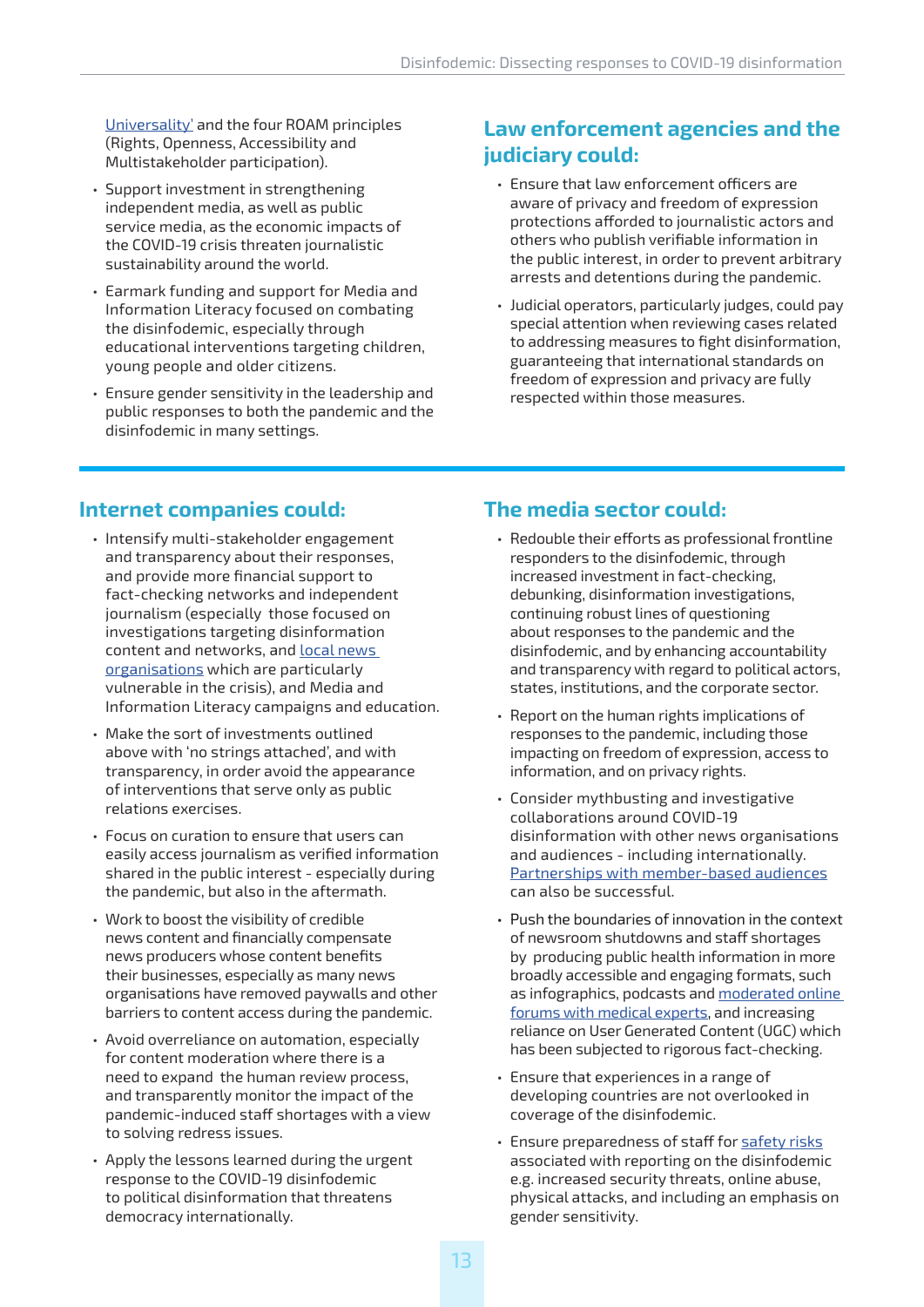#### **Civil society groups could:**

- Reinforce the call for responses to the disinfodemic to conform to international human rights standards.
- Partner with journalists and news organisations on investigative and monitoring projects about COVID-19 disinformation and responses to it.
- Strengthen the roll-out of Media and Information Literacy projects, and of programmes that support independent journalism.
- Work collaboratively with one another to ensure intergovernmental organisations are responding appropriately to the disinfodemic and its impacts.
- Consider programmes targeting children as well as older citizens who are under-served by Media and Information Literacy campaigns, and therefore more susceptible to exploitation by disinformation agents.

#### **Researchers could:**

- Re-orientate their research agendas to focus on the disinfodemic, the responses to it, and the impacts of these.
- Study under-researched formats such as interactive gaming where disinformation and countermeasures may effectively target young people.
- Embark on Participatory Action Research projects that respond to critical incidents connected to the disinfodemic, and can also provide urgent practical support.
- Collaborate with journalists, news organisations, and civil society groups on projects that help surface and combat disinformation, along with monitoring and assessment exercises focused on responses to the disinfodemic.
- Study cross-platform disinformation campaigns to get a more rounded, holistic perspective on the disinfodemic.
- Pursue independent quantitative and qualitative evaluation and ongoing monitoring of the COVID-19 responses implemented by the internet communications companies.
- Ensure female expertise is visible as a way of addressing gender inequalities in international debates on the disinfodemic.

UNESCO's mandated programme in Communication and Information is increasingly relevant in relation to the disinfodemic. The ongoing work involves:

- Freedom of Expression and Safety of Journalists – this advances free, pluralistic, independent, and safe quality journalism, which is an antidote to disinformation (and also to overreactions that can unjustifiably restrict expression).
- Access to Information this work promotes transparency and proactive disclosure by governments, which helps produce authoritative information of official origin, as an alternative to rumours and lies.
- Digital Innovation and Technologies – this examines how technology produces, prioritises, shares and assesses information (and disinformation).
- Media Development and Society work here promotes resilience through Media and Information Literacy, advancing gender equality in and through media, and community media as essential to media pluralism.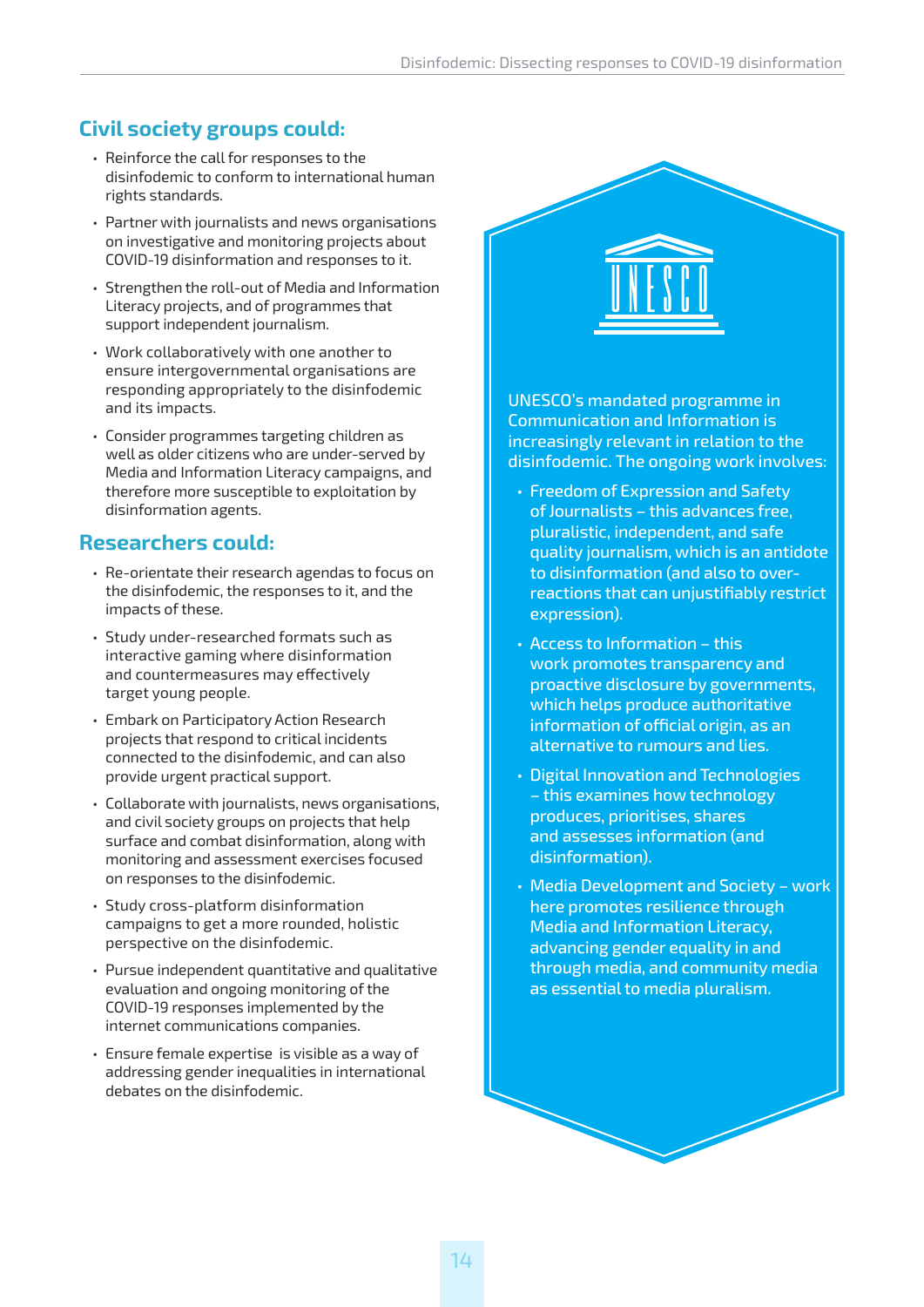

## **What UNESCO is doing about the disinfodemic**

In response to the crisis, UNESCO's Communications and Information Sector [has stepped up its work](https://en.unesco.org/covid19/communicationinformationresponse/mediasupport) in relation to the 'supply', 'demand' and 'transmission' dimensions of the disinfodemic.

On the "supply side", the Sector is working to point out that in order to counter rumours, governments can step up official transparency, and increase proactive disclosure and open data, in line with Right to Information law and policy. This is because access to information which comes with official provenance is key for credibility and communications in this crisis.

At the same time, this important area of "supply-side" action is not a substitute for the information that is produced by the news media. Therefore, the Sector seeks to persuade authorities to consider free and professional journalism as an ally in the fight against disinformation. This is especially because news media works openly in public space, whereas much disinformation is under-the-radar on social messaging apps, and it is not easy for those involved to be held accountable. [The campaign for World](https://en.unesco.org/commemorations/worldpressfreedomday)  [Press Freedom Day, 3 May, 2020](https://en.unesco.org/commemorations/worldpressfreedomday) reinforces recognition that journalism without fear or favour is especially vital during the pandemic.

As part of the campaign, UNESCO – as with other UN actors - urges governments not to impose restrictions on freedom of expression that might harm the essential role of independent journalism. Instead, states are encouraged to recognise journalism as a power against disinformation even when it generates verified information and informed opinion that may annoy some in power. The Organisation's Communication and Information Sector is also sharing good practices such as official recognition of media as an essential service at this time, and as one that - with provisos for independence and transparency - is also worthy of state support during such turbulent economic times.

UNESCO works further to strengthen journalism professionalism in coverage of this crisis. A call for co-operation through the International Association of Media and Communications Research (IAMCR) has set in motion 20 translations of the publication Journalism, 'Fake News' and Disinformation: [A Handbook for Journalism Education and Training.](https://en.unesco.org/fightfakenews) A Massive Open Online Course to be rolled out in multiple languages is being developed with the UNESCO Chair in Communication at the University of Austin, Texas.

As regards the "transmission" of disinformation, UNESCO works to promote Internet Universality as a means to align digital development to sustainable development. This involves advancing norms based on the [R.O.A.M](https://en.unesco.org/internet-universality-indicators)  [principles agreed by our Member States.](https://en.unesco.org/internet-universality-indicators) Accordingly, we work with Internet companies, governments, civil society and others to ensure that the Internet respects human rights, is open, accessible to all, and governed through multi-stakeholder processes. UNESCO's [publication series on Internet](https://en.unesco.org/unesco-series-on-internet-freedom)  [Freedom](https://en.unesco.org/unesco-series-on-internet-freedom) provides pointers on how digital networks can respect freedom of expression and privacy, while avoiding hate-speech and radicalisation for violent extremism which are found fused together with disinformation.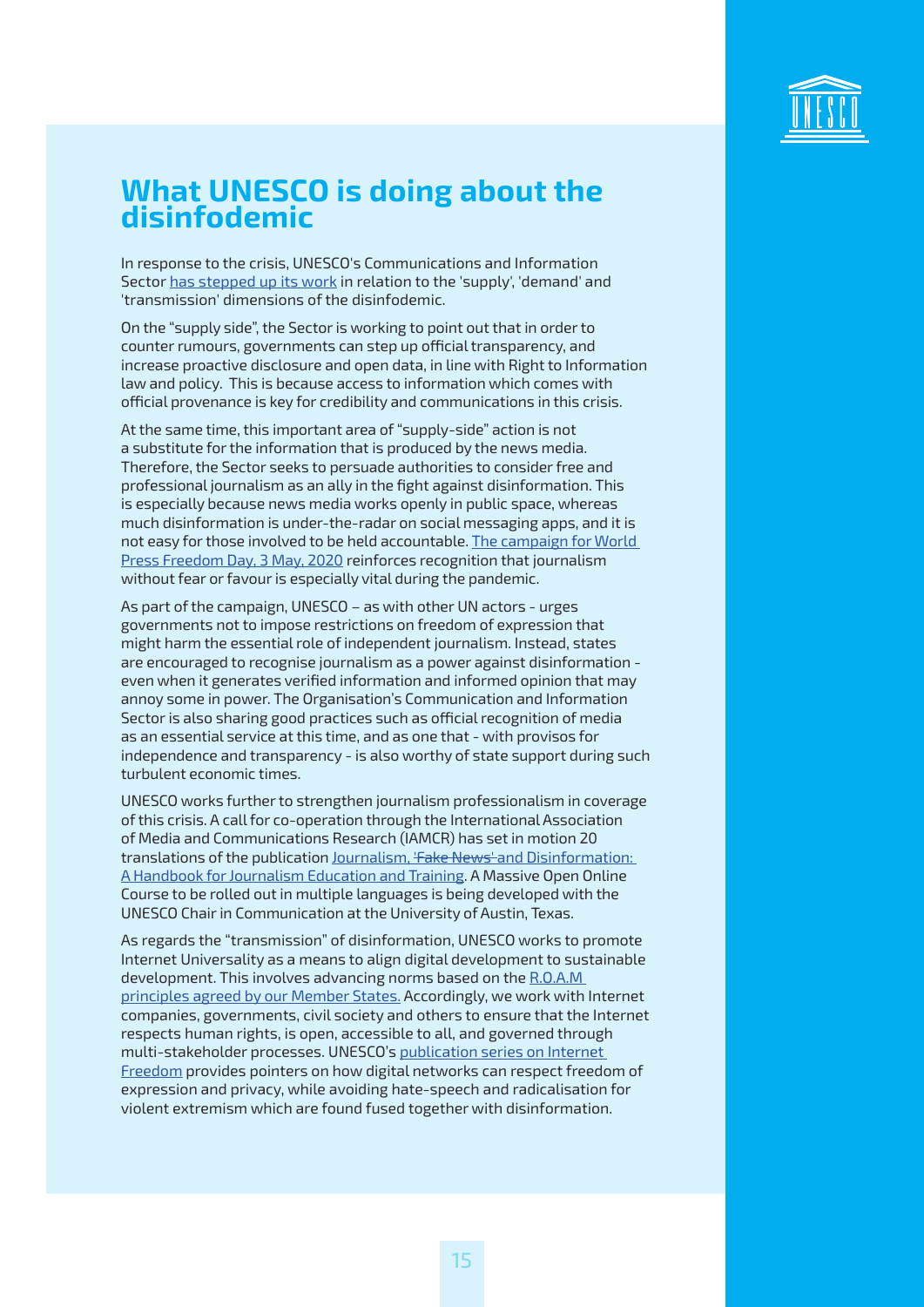

Catering to the "receiver" / "demand" side, UNESCO is circulating key public health information messages, in partnership with agencies like WHO, in order to provide authoritative facts which can contradict falsehoods with truthful information. This activity is implemented through networks in the media, including community radios and public broadcasters, and through UNESCO's own social media channels.

UNESCO is also building resilience among audiences by intensifying its online Media and Information Literacy initiatives. These steps cultivate critical thinking and mindful participation in communications. For example, through many partners, the Organisation is ramping up its promotion of the hashtags #ThinkBeforeSharing, #ThinkBeforeClicking and #ShareKnowledge.

A "CodeTheCurve" global hackathon, in partnership with IBM and SAP, has enlisted young people worldwide to propose technology solutions to help counter the crisis. Documentary heritage institutions are being mobilised to provide perspectives on how previous pandemics have been addressed and the lessons that arose. Four special projects have been approved by UNESCO's International Programme for the Development of Communication to [support journalist responses to coronavirus](https://en.unesco.org/news/unesco-support-media-developing-countries-face-coronavirus-challenge) in Eastern Africa, Southern Africa, India and the Caribbean. Activities to promote open science and open education resources, as well as innovation in digital technologies through campaigns around #DontGoViral and #ShareInformation, are also part of the picture.

The Communication and Information Sector also works in the Broadband Commission which has recognised the importance of access to information in response to the crisis, and is overseeing research for the Commission's [Working Group on Freedom of Expression.](https://www.broadbandcommission.org/workinggroups/Pages/WG4-2019.aspx) In these many ways, UNESCO promotes the view that the rights to freedom of expression and access to information are strong remedies to the dangers of disinformation.

It is these rights that enable governments and the public to take evidencebased decisions about policy and practice, and for implementing and monitoring responses to the pandemic that are founded on both science and human rights values. On this basis, UNESCO's work in information and communication can help to take humanity through the current challenges in the most optimum manner.